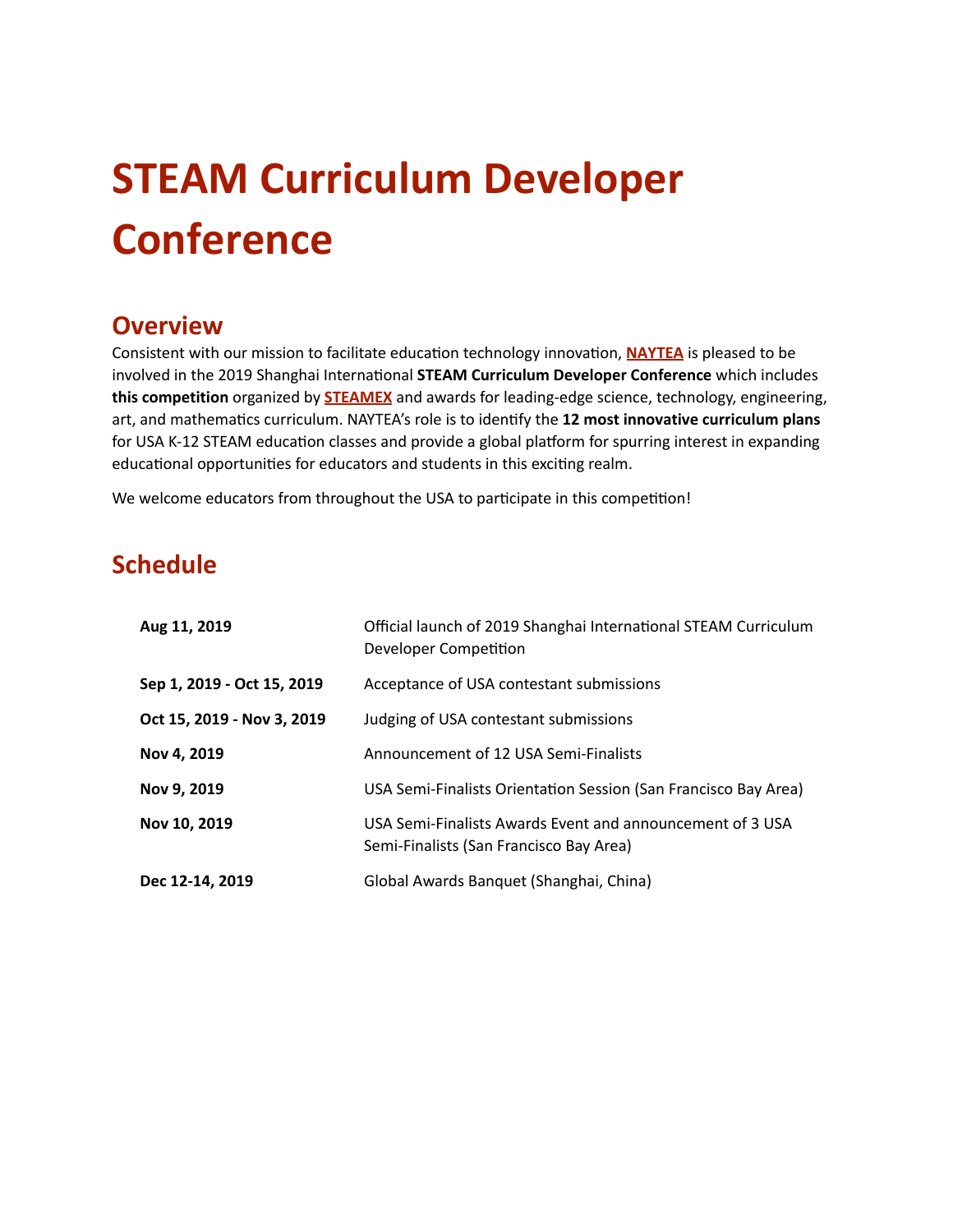# **Judging Criteria**

- 1. Incomplete applications will be rejected without recourse to appeal.
- 2. Candidates are expected to submit a curriculum that was developed by the candidate. Curriculums based on existing materials generated by someone else are generally not acceptable.
- 3. The curriculum must be consistent with the STEAM category selected on the application.
- 4. Decisions of the judges are final and not subject to appeal. Should the judges be unable to reach a conclusion, a decision by NAYTEA management will be rendered and prevail without recourse to appeal.
- 5. If in the opinion of the judges and NAYTEA management, all candidate submissions within a particular category are not of sufficient quality that category may be invalidated.
- 6. Submissions that do not follow the rules of this competition will be rejected without recourse to appeal.
- 7. All materials submitted must communicate ideas effectively and use standard English.
- 8. Candidates should retain a copy of all materials submitted to the competition. NAYTEA or any of its affiliates are not responsible for any lost materials.

# **Eligibility**

- 1. Anyone who was employed during the previous school year teaching at least one K-12 class at a public, private or charter school in the United States.
- 2. The number of contestants who may apply is not limited.
- 3. Contestants will receive no compensation for their time or their work product.
- 4. Contestants are not to be considered employees of NAYTEA, STEAMEX or any other host or sponsoring organization associated with this competition.
- 5. Any employee or family member of NAYTEA, STEAMEX or any other host or sponsoring organization associated with this competition is not eligible to submit an application.

# **Application Criteria**

- 1. Complete the official contestant application on the NAYTEA website.
	- a. Provide name and contact information.
	- b. Provide school name, address, and name of chief administrator.
	- c. Select one of the following advanced STEAM topics:
		- 1) Science (computer, software, information systems, security)
		- 2) Technology (robotics, artificial intelligence, Blockchain, digital tech)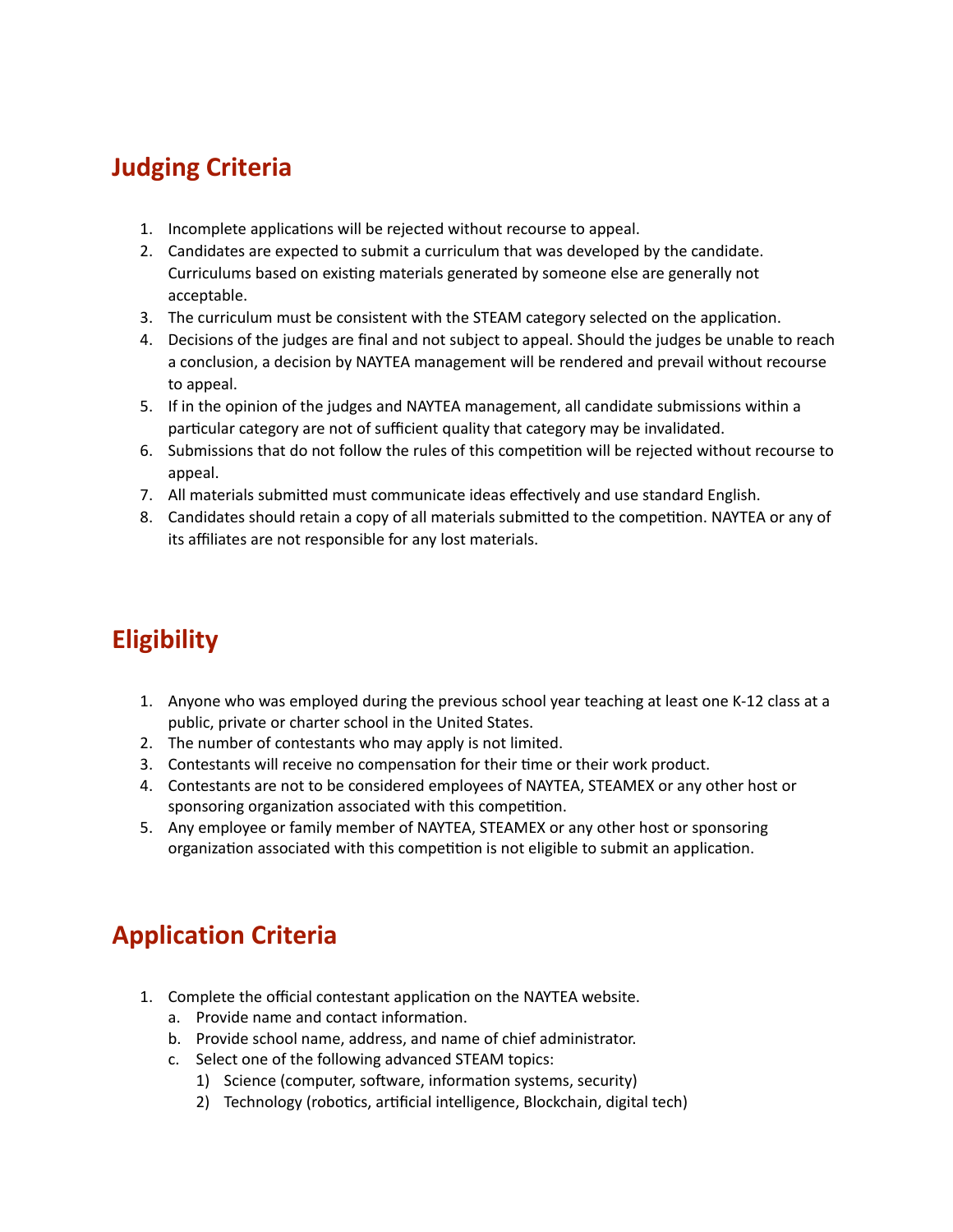- 3) Engineering (mechanical, industrial, electronic, environmental)
- 4) Art (digital design, art design)
- 5) Mathematics (advanced mathematics)
- d. Provide a written personal biography of 300 to 500 words.
- e. Provide a 1-minute personal introduction video in common video format (wmv, mp4, mov, etc.)
- 2. Commit to attending in person required ceremonies or events associated with winning one of the awards of this competition.
- 3. Applications will be accepted until October 15, 2019.

## **Submission Criteria**

- 1. Submit a detailed K-12 curriculum with supporting materials for teaching five 1-hour (at least 50 minutes) classes in the category of the STEAM topic selected on the official contestant application via the NAYTEA website.
- 2. Each contestant is limited to one submission.
- 3. Submissions will be accepted from September 1, 2019, through October 15, 2019.
- 4. Early or late submissions will not be considered.
- 5. All materials submitted become the exclusive property of NAYTEA and will not be returned.

## **Awards**

#### **USA Semi-Finalists Award**

- 1. Twelve USA Semi-Finalists will be selected from all accepted applicants.
- 2. Each USA Semi-Finalist will receive:
	- a. Recognition as a USA Semi-Finalist.
	- b. Official certificate.
	- c. Award of \$500 USD.
- 3. The recipient must attend the USA Semi-Finalists Orientation Session and Awards Event in the US in person or forfeit recognition as a USA Semi-Finalist, the official certificate, and the award money and receive instead only an award certificate indicating "Honorable Mention."
- 4. If the recipient does not attend the USA Semi-Finalists Orientation Session and Awards Event in the US, NAYTEA reserves the right to reassign this USA Semi-Finalist Award in accordance with the judging process.
- 5. Awards paid by STEAMEX (www.stemfunland.com). Travel expenses NOT included. Recipients are responsible for any US taxes due as a result of receiving the award money.

## **USA Finalists (TOP 3) Award**

- 1. Three USA Finalists will be selected from the USA Finalists.
- 2. Each USA Finalist will receive: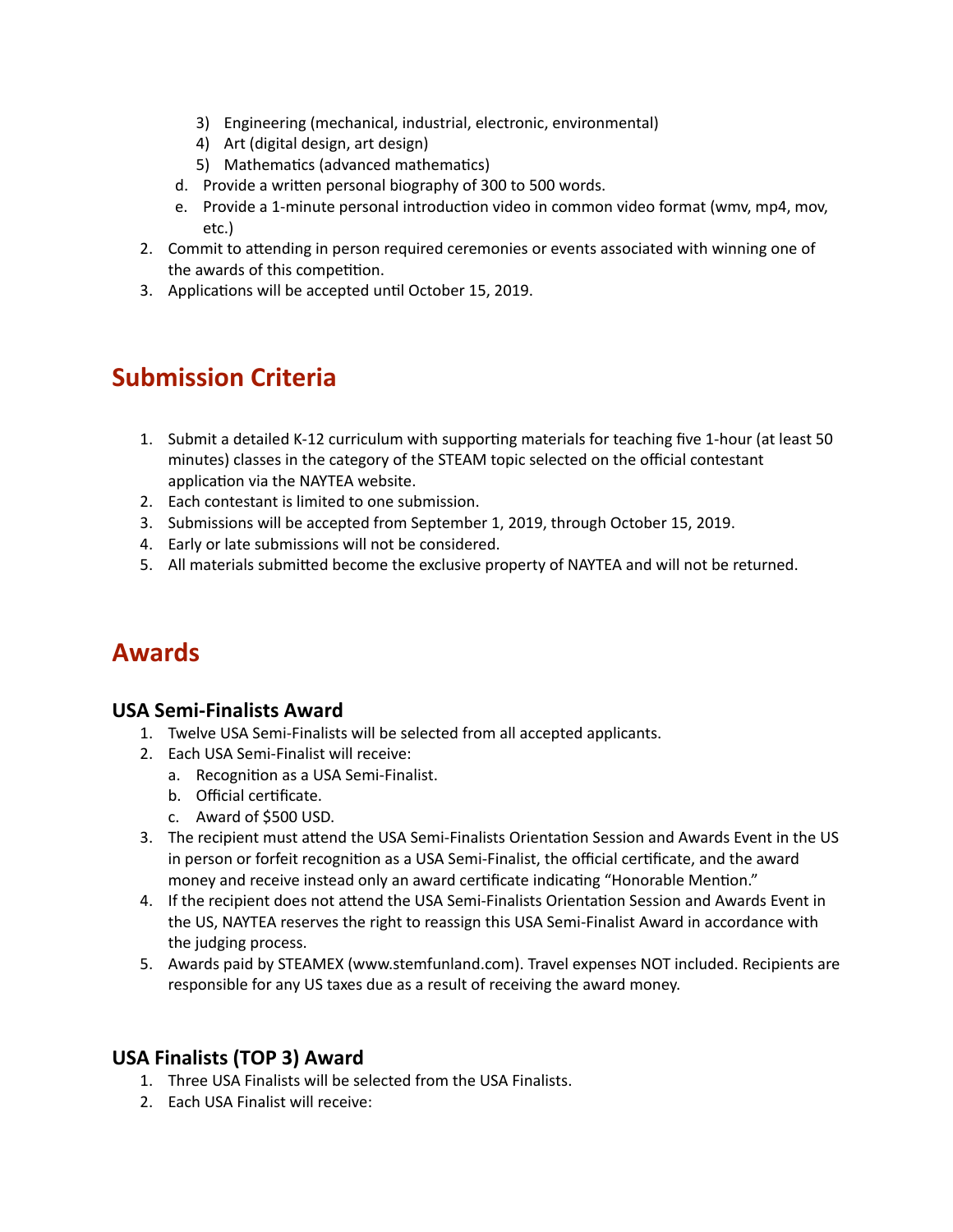- a. Recognition as a USA Finalist.
- b. Official certificate.
- c. No monetary award.
- d. Free air travel (economy class) for one from any city in the US to Shanghai, China and free stay for one for 3 days in Shanghai, China at a hotel selected by NAYTEA for the purpose of attending the Global Awards Banquet. Award recipients are responsible for obtaining a Chinese travel visa if required.
- 3. The recipient must attend the Global Awards Banquet in Shanghai, China in person or forfeit recognition as a finalist and the official certificate; receive no value from air travel and hotel reservation, and receive instead only an award certificate indicating "Honorable Mention."
- 4. If the recipient does not attend the Global Awards Banquet in Shanghai, Shanghai, China in person, NAYTEA reserves the right to reassign this award in accordance with the judging process.
- 5. Awards and travel expenses paid by STEAMEX (www.stemfunland.com). Recipients are responsible for any US taxes due as a result of receiving the award money.

#### **USA 3rd Place Award**

- 1. One USA 3<sup>rd</sup> Place Award recipient will be selected from the USA Finalists in attendance at the Global Awards Banquet in Shanghai, China.
- 2. The USA 3<sup>rd</sup> Place Award recipient will receive:
	- a. Recognition as a USA 3<sup>rd</sup> Place Award recipient.
	- b. An official certificate.
	- c. \$1000 USD (\$700USD awarded to the winning candidate and \$300USD awarded to the recipient's school).
- 3. Awards paid by STEAMEX [\(www.stemfunland.com\)](http://www.stemfunland.com/). Recipients are responsible for all US taxes due as a result of receiving the award money.

## **USA 2nd Place Award**

- 1. One USA 2<sup>nd</sup> Place Award recipient will be selected from the USA Finalists in attendance at the Global Awards Banquet in Shanghai, China.
- 2. The USA 2<sup>nd</sup> Place Award recipient will receive:
	- a. Recognition as a USA 2<sup>nd</sup> Place Award recipient.
	- b. An official certificate.
	- c. \$3000 USD (\$2000USD awarded to the winning candidate and \$1000USD awarded to the recipient's school).
- 3. Awards paid by STEAMEX [\(www.stemfunland.com\)](http://www.stemfunland.com/). Recipients are responsible for all US taxes due as a result of receiving the award money.

#### **USA 1st Place Award**

- 1. One USA 1<sup>st</sup> Place Award recipient will be selected from the USA Finalists in attendance at the Global Awards Banquet in Shanghai, China.
- 2. The USA  $1<sup>st</sup>$  Place Award recipient will receive:
	- a. Recognition as a USA  $1<sup>st</sup>$  Place Award recipient.
	- b. An official certificate.